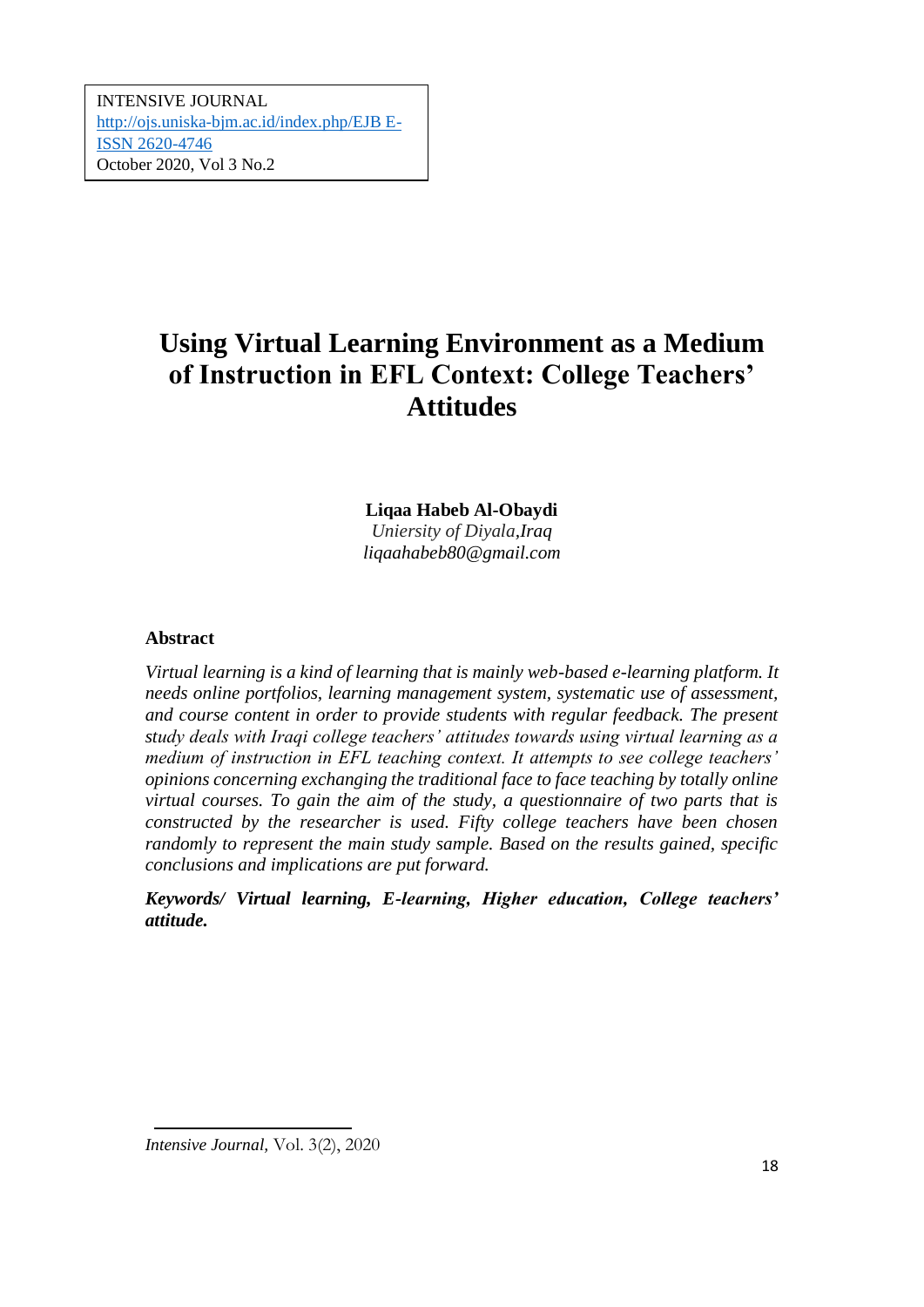#### **1. Introduction**

In a general sense, virtual learning environment (VLE) can be defined as "an online site which students use to learn and interact" (Harmer, 2012, P. 286). In other words, it is a collection of teaching and learning instruments that used to develop students' learning abilities by using computers and online material in the learning process (Rouse, 2011). Harmer (2007, p.194) states that "the idea of virtual learning environment is that the course content (including written text, audio and video lecture clips) can be stored on a website which only course participants can access". He adds that "some virtual learning environments also contain blogs and have chat sites both in pre-arranged real time and on message boards where users can post their comments and read what others have to say". According to this study, virtual learning environment is the process of learning that depends totally on using computer-based environment or/and online resources in learning. This process needs curriculum mapping, electronic communication between students and teachers and a clear system of assessment in addition to online students' portfolios.

In a digital world which is full of using computer technology and mobile applications, the use of virtual learning can be justified in the educational contexts. Students and teachers used to access to some core online applications that have been found to be almost universal among today's students. These applications vary from the social media applications to other communication tools such as emails and other types of text messaging. At the beginning, they use technology to support the educational processes in addition to use face to face teaching in what is called blended learning as stated by (Al-Obaydi, 2019), then the situation is developed to seek virtual learning that is fully based on online learning.

Scrivener (2011, P.343) mentioned several features of virtual learning environment which are include; sending and reading messages, attaching and downloading documents, videos, etc., posting easily, marking the posts quickly, the use of automatic drills and exercises, and adding blogs and wikis. He adds that one can use virtual learning environment for either "stand alone distance programs where the whole course, all the interaction and content, is managed on the virtual learning environment" and/or "part of a blended course, a combination of face to face and online".

Virtual learning environment can benefit both learners and teachers. On the part of teachers, it can help in overcoming their digital literacy and develop their communication capabilities. In this context, Harmer (2007, P.194) states that "there are a number of online courses for both students and teachers of English. These range from the downright shoddy (i.e. not worth the time that users spend on them) to serious attempts to facilitate successful learning even when groups of students are not physically present in the same space". The use of virtual learning has many options for users as mentioned by Scrivener (2011, P.347) such as "virtual classrooms, virtual task-based learning, virtual field trip and virtual simulations".

*Intensive Journal,* Vol. 3(2), 2020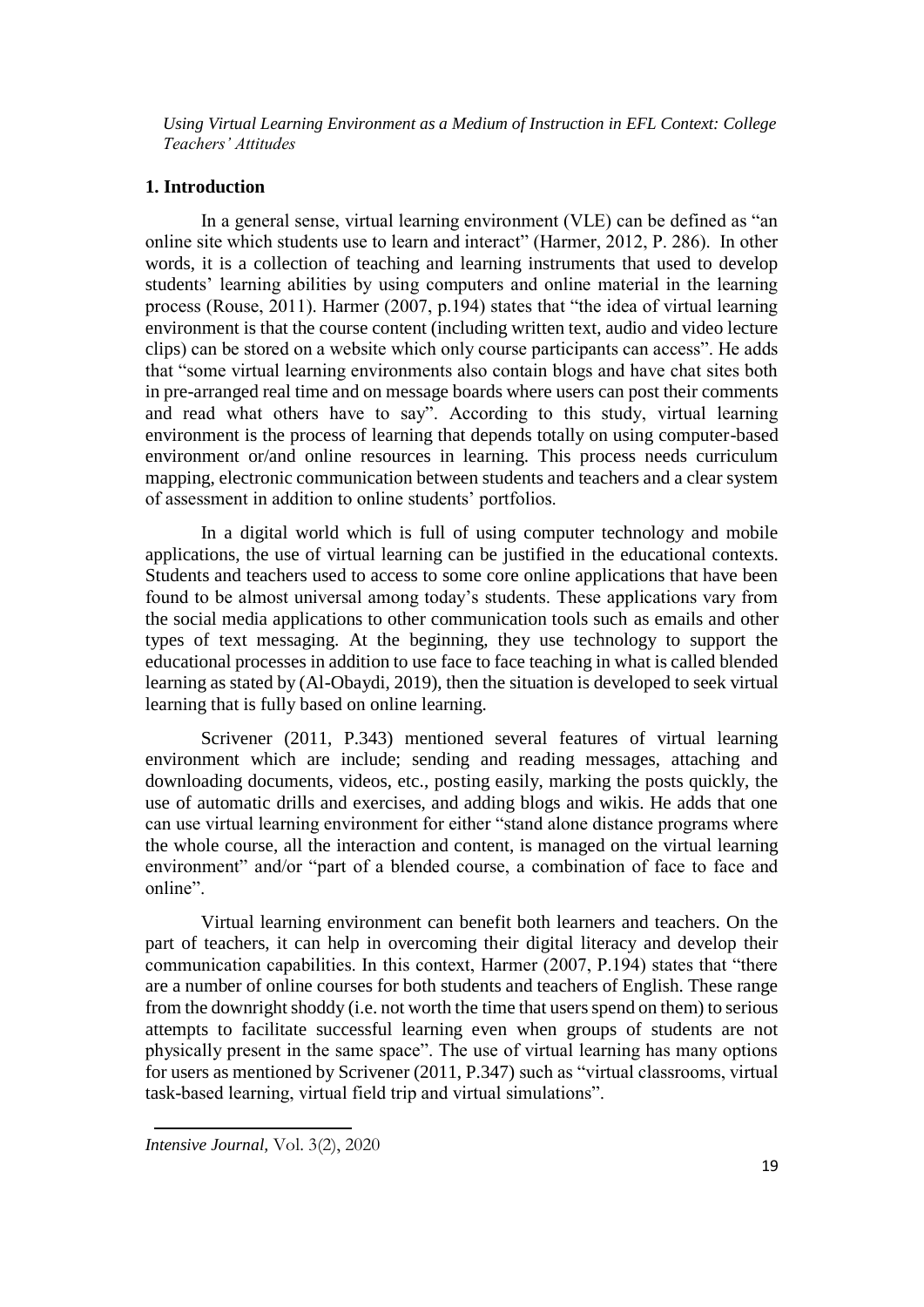In some teaching contexts, the use of virtual learning environment can facilitate the process of learning that it can give more than one opportunity for those students who missed their classes for many reasons (sickness, far distances, cost), for people with a specific interests, for those who talented in a specific field, to enhance learners' cooperation and communication, and also for self-regulated learners. In recent time, the world's circumstances put the choice of virtual learning under hand to provide learners with a chance of continuing the process of learning during the quarantine time as a result of covid 19 pandemic. So, college teachers show a degree of interest in using it to bridge the gap that occurs in their classrooms during the quarantine. The problem is how teachers and learners are accept and deal with the idea of virtual learning based on what is stated by Bennett & Lockyear (2004) that the existence of virtual learning environments in the institutions of higher education represents real challenge for both teachers and learners as their roles are totally changed. In addition, there is a problem of technological literacy that may face teachers in virtual learning. This puts heavy emphasis on teachers to be professional enough to cope with such qualitative leap in teaching. As a result, this may change their attitudes, methods, intentions, and motives. Chizmar and Williams (2001) promptly think that pedagogy leads technology. They add that students may also face a trouble if they ignore how to deal with it clarifying that "nothing frustrates students, especially technophobes, more than instructional technology that doesn't work" (p. 18). So, the process of teaching via virtual learning environment is not an easy task unless it is based on the real analysis that leads to satisfaction of both teachers and learners. This viewpoint drives this study to enquire about the degree of satisfaction that college teachers own towards using virtual learning environment in their teaching.

Based on what is stated above, this study attempts to answer the following questions:

1. Do Iraqi college teachers agree with the total exchange of traditional face to face teaching by virtual learning environment?

2. Do Iraqi college teachers agree with making a mix of traditional face to face teaching and virtual learning environment (blended learning)?

3. Do Iraqi college teachers agree with using only the traditional face to face teaching in classes?

4. What are the attitudes of Iraqi teachers towards using virtual learning in higher education context?

#### **2. Literature Review**

Theoretically, the Technology Acceptance Model is the common theory that deals with how learners accept technology and use it. It is the most effective used theory for characterizing individual user's acceptance of online information systems (Lee et al., 2003). The theoretical model shows that user's acceptance of online information system is dependent on two major variables: perceived ease of use which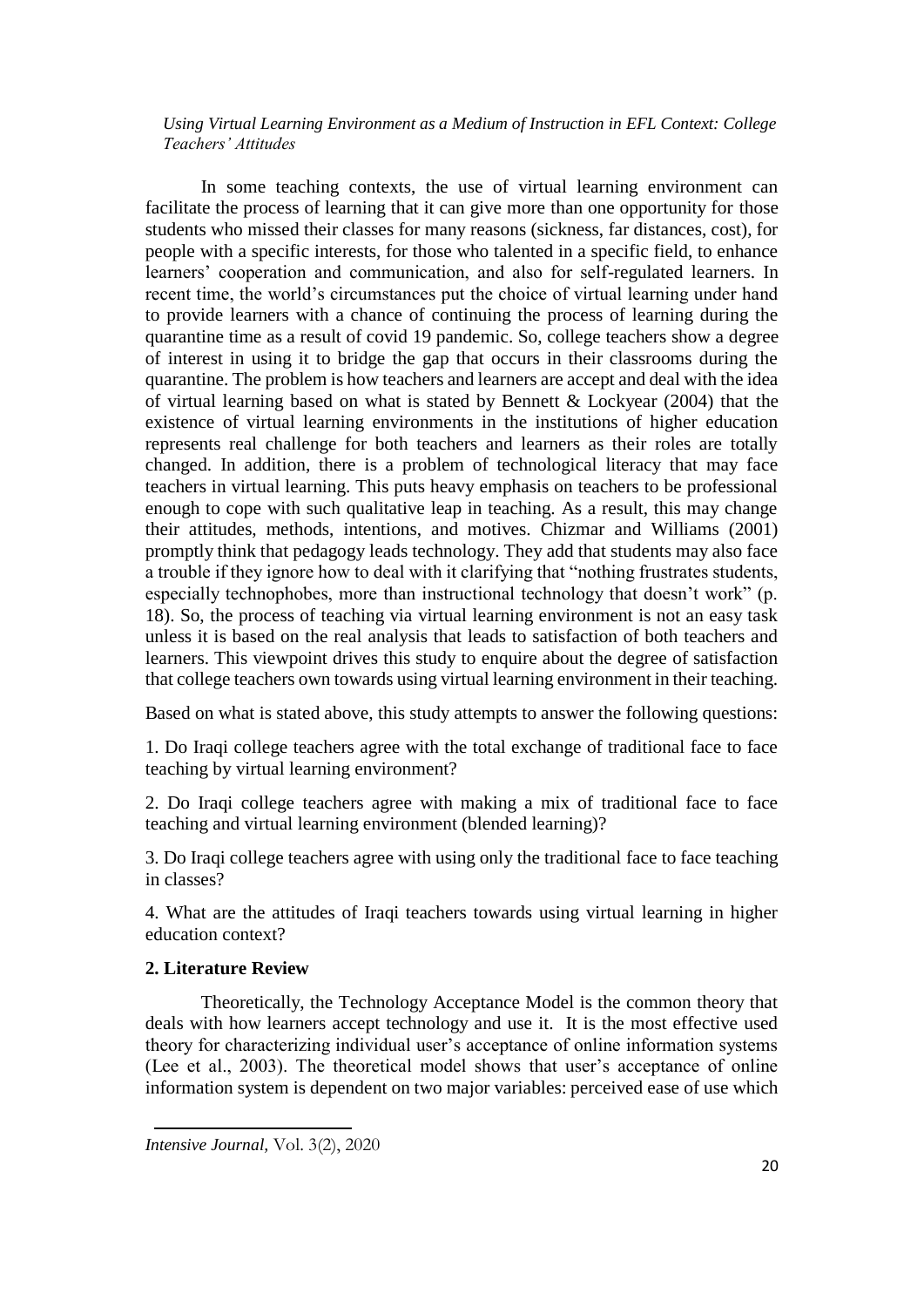can be defined as "the degree to which a person believes that using a particular system would be free from effort" [\(Davis 1989\)](https://en.wikipedia.org/wiki/Technology_acceptance_model#CITEREFDavis1989), and perceived usefulness which is also defined by [\(Davis 1989\)](https://en.wikipedia.org/wiki/Technology_acceptance_model#CITEREFDavis1989) as "the degree to which a person believes that using a particular system would enhance his or her [job performance"](https://en.wikipedia.org/wiki/Job_performance) as shown in figure 1.



Figure 1Technology Acceptance Model from Davis, Bagozzi and Warshaw (1989)

Another theory that is related closely to virtual learning is the student-centered education. In this concern, Barker (2003) confirmed that the transition from a traditional face to face teaching in the classroom to a virtual learning environment needs to switch from teacher-centered education to learner-centered education. This shift in the instruction changes the instructional roles that makes the learner is the center and put heavy emphasis on.

Student-centered method is supported by the Constructivist where the emphasis occurs on instructors as they supposed to using materials, facilitate interaction between students, constructing projects, and learning in groups for knowledge-producing endeavor (King, 2004, p. 3). Constructivist knowledge is developed as a result of people working or studying together. Espinoza (2012) relay to another model shift as he stated that "we instead consider the need to adapt to the times for the sake of the student. I suggest we are already beyond guide on the side and our role today is that of co-learner––we are learning with" (p. 31).

Virtual learning environment are frequently used by college teachers as they upload learning materials, sharing the materials with their students, storing the resources, monitoring students' performance and provide chances for discussion and direct contact with learners. Virtual learning environment also can help in creating blogs, reviewing the material of teaching, using communication tools such as email and other activities (Black et al., 2008). Many activities can be done by learners in the virtual learning environment such as reviewing the lectures, writing notes, receiving tasks, quizzes, in addition to helping them do their examinations and tests or even do their projects on any area of study.

Among many writers who gain positive results in using technological online applications in teaching as a step toward using online virtual learning are Ibrahim (2020), Ali and Bin-Hady (2019), Ivanova & Doncheva (2018), Alves, et. al. (2017), Al-Obaydi (2017), Stošić (2015), Saeed (2015), and Liu (2013).

*Intensive Journal,* Vol. 3(2), 2020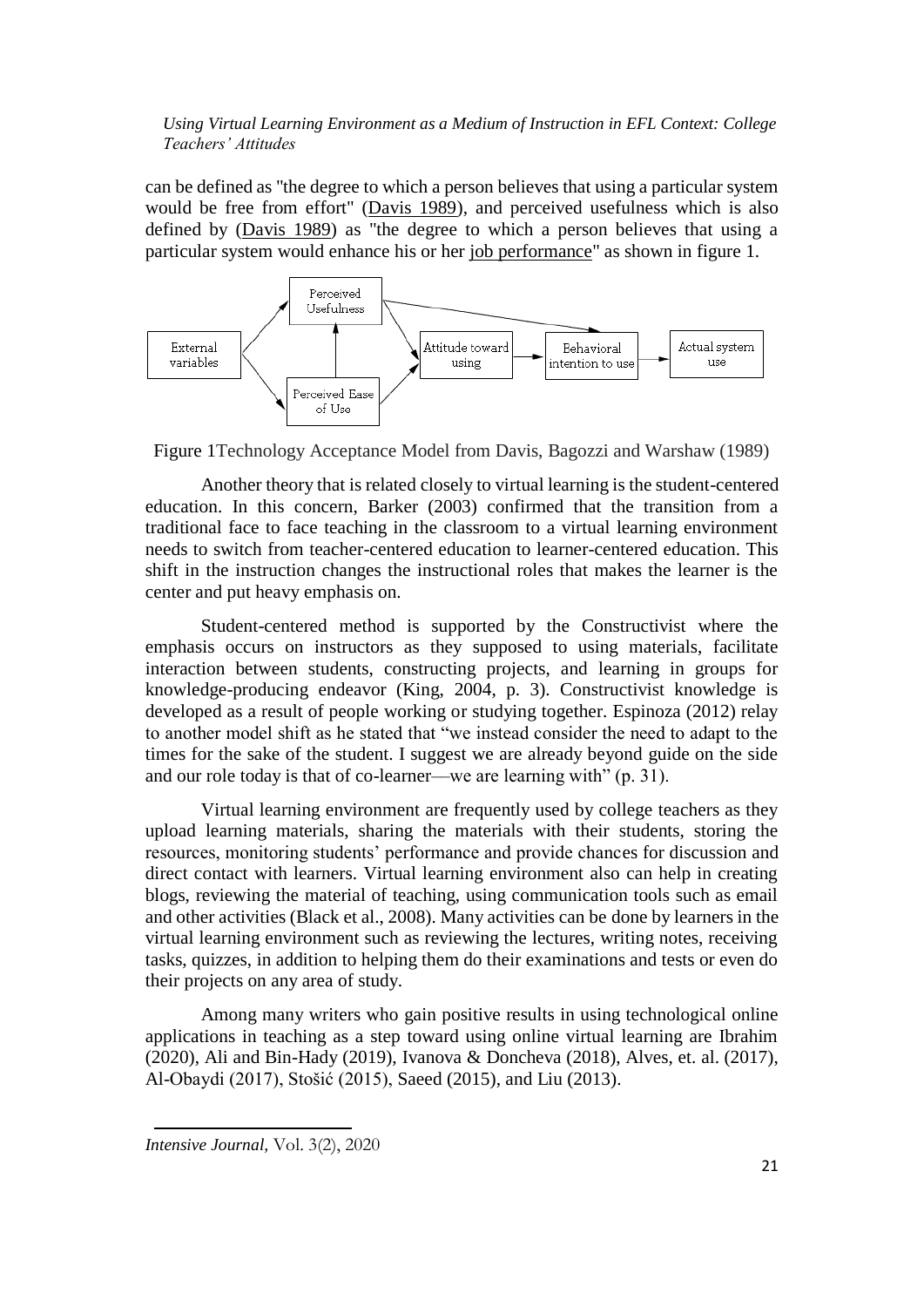## **3. Methodology**

## **3.1 Participants**

The population of the present study consists of the staff of English departments in three colleges in Diyala University; College of Education for Human Sciences, College of Basic Education and College of Education for Pure Sciences. The sample of study includes fifty college instructors that specialized in English language teaching from the three mentioned colleges. They asked to reply to the items of the two major parts of the questionnaire based on their experience in online teaching. The data obtained was collected and calculated by the researcher.

# **3.2 The Instrument**

The main instrument of this study is the questionnaire that is constructed by the researcher in order to answer the questions of the study. It consists of two main parts; the first one includes three general questions that postulates to college teachers to know their degree of agreement towards using virtual learning in higher education contexts instead of face to face traditional teaching. The second part is a Likert scale questionnaire which is constructed to know college teachers' attitudes towards virtual learning. It consists of ten items each of which supposed to measure teachers' attitude towards using virtual learning environment in Iraqi higher education contexts. The instrument with its two parts was exposed to jury of experts specialized in language teaching and learning to ensure its face validity. All of them were agree on its suitability to be used in this study. As it is highly recommended to run a pilot administration before applying the questionnaire on the participants, the researcher apply it on ten participants before some time to check the clarity of the items and the suitability of the time allotted.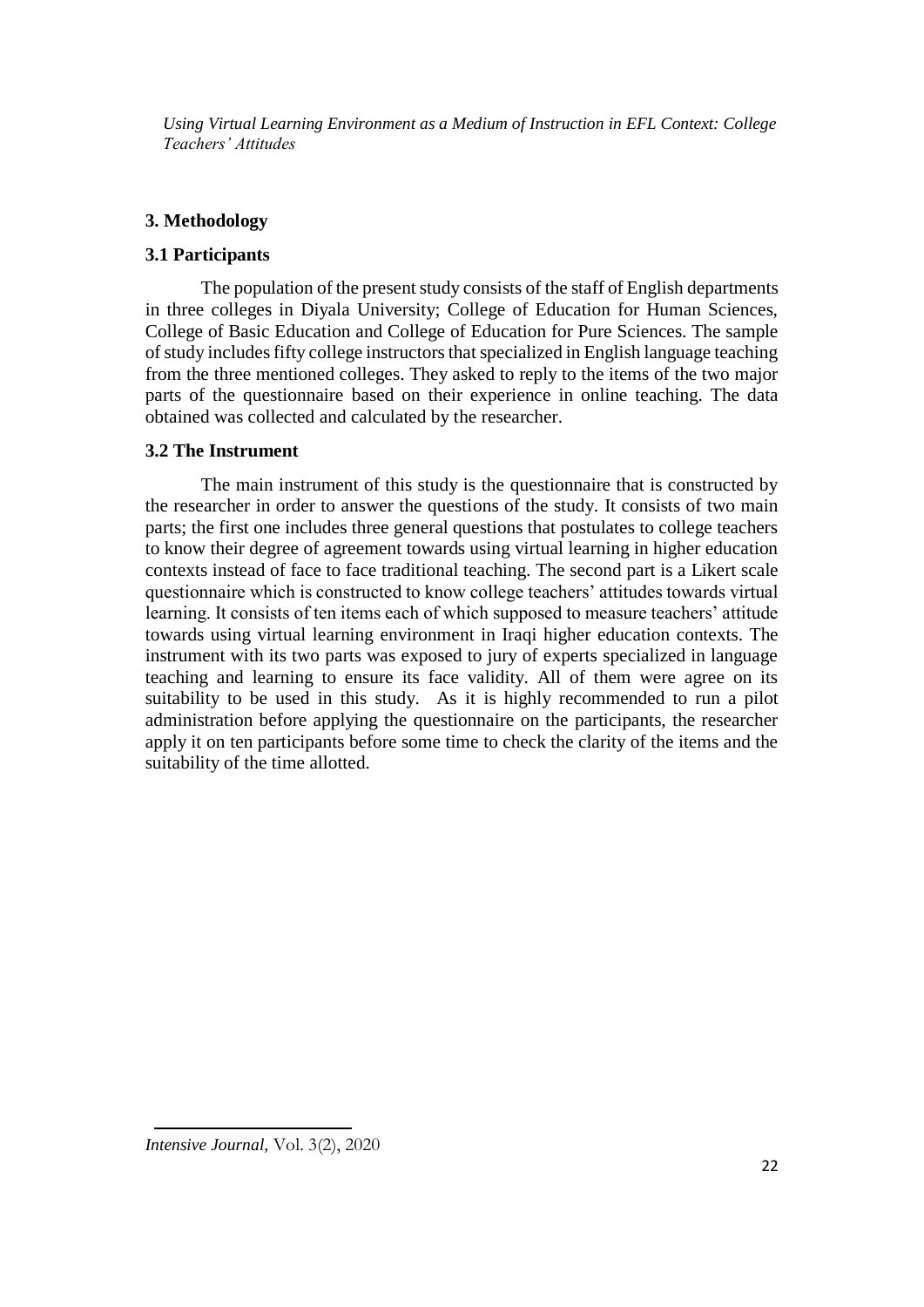# **4. Results**

The results of the two parts of the questionnaire are as follows:

- 1. The results of the three questions of the first part of the questionnaire can be clarified in the following:
- a. Do you agree with total exchanging of the traditional face to face teaching by totally online virtual courses?

The result of this question shows that only 10% of the sample agrees on the total exchange of the traditional face to face teaching by totally online virtual courses as figure 2 below.



b. Do you agree with mixing the traditional face to face teaching with online virtual courses (blended)?

The result of question number two shows that 80% of the sample agrees on using a mix of the traditional face to face teaching with online virtual learning, as figure 3 below.

*Intensive Journal,* Vol. 3(2), 2020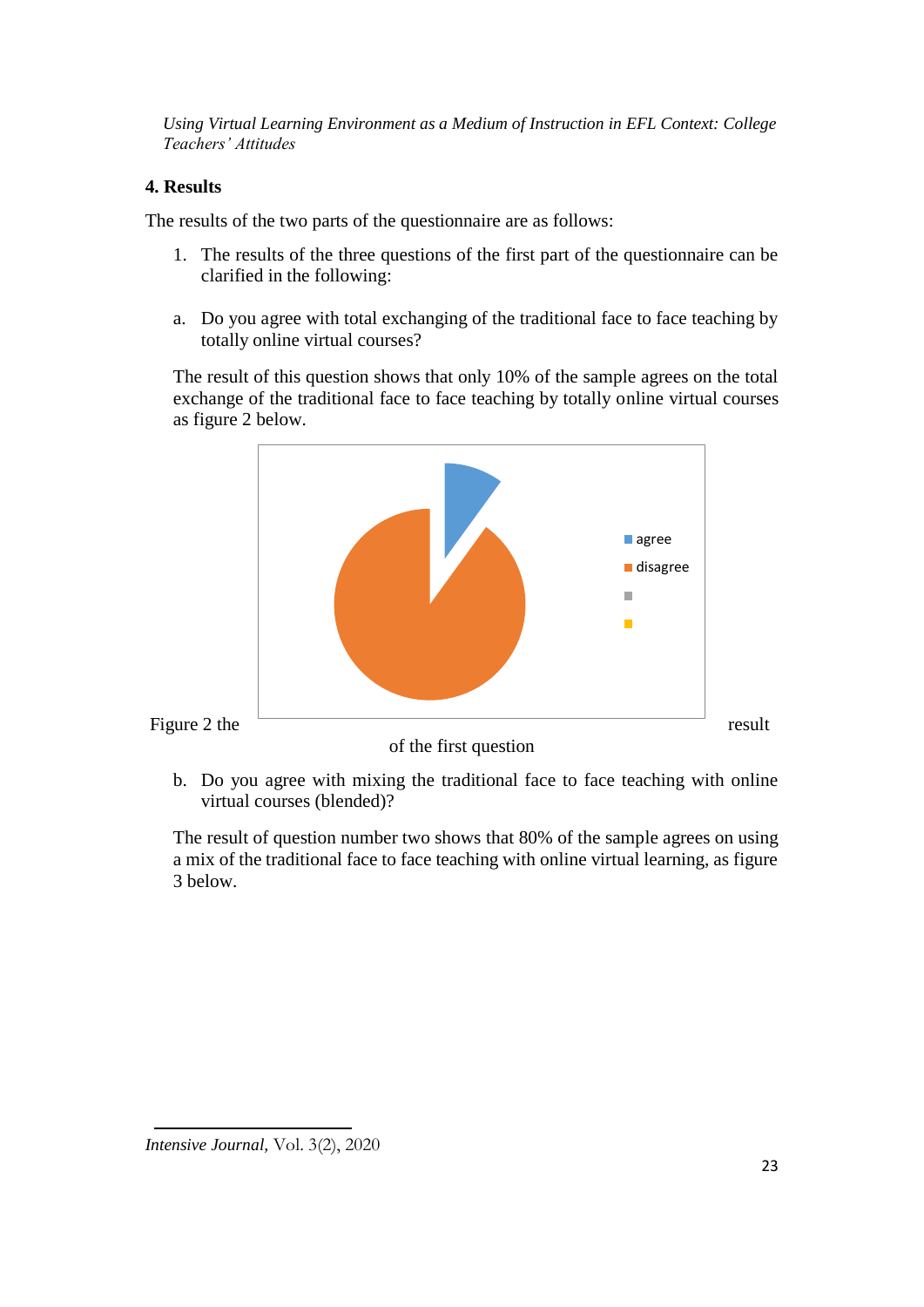

Figure 3 the result of the second question

c. Do you agree with using only the traditional face to face teaching in classes?

The result of this question shows that only 5% of the total sample agrees on using the traditional face to face teaching only without any online virtual learning and other 95% disagree with using it, as figure 4 below.



Figure 4

the result of the third question

2. The results of the second part of the questionnaire can be stated in table 1 below. The mean score of each item of the questionnaire with the standard deviation are clearly stated.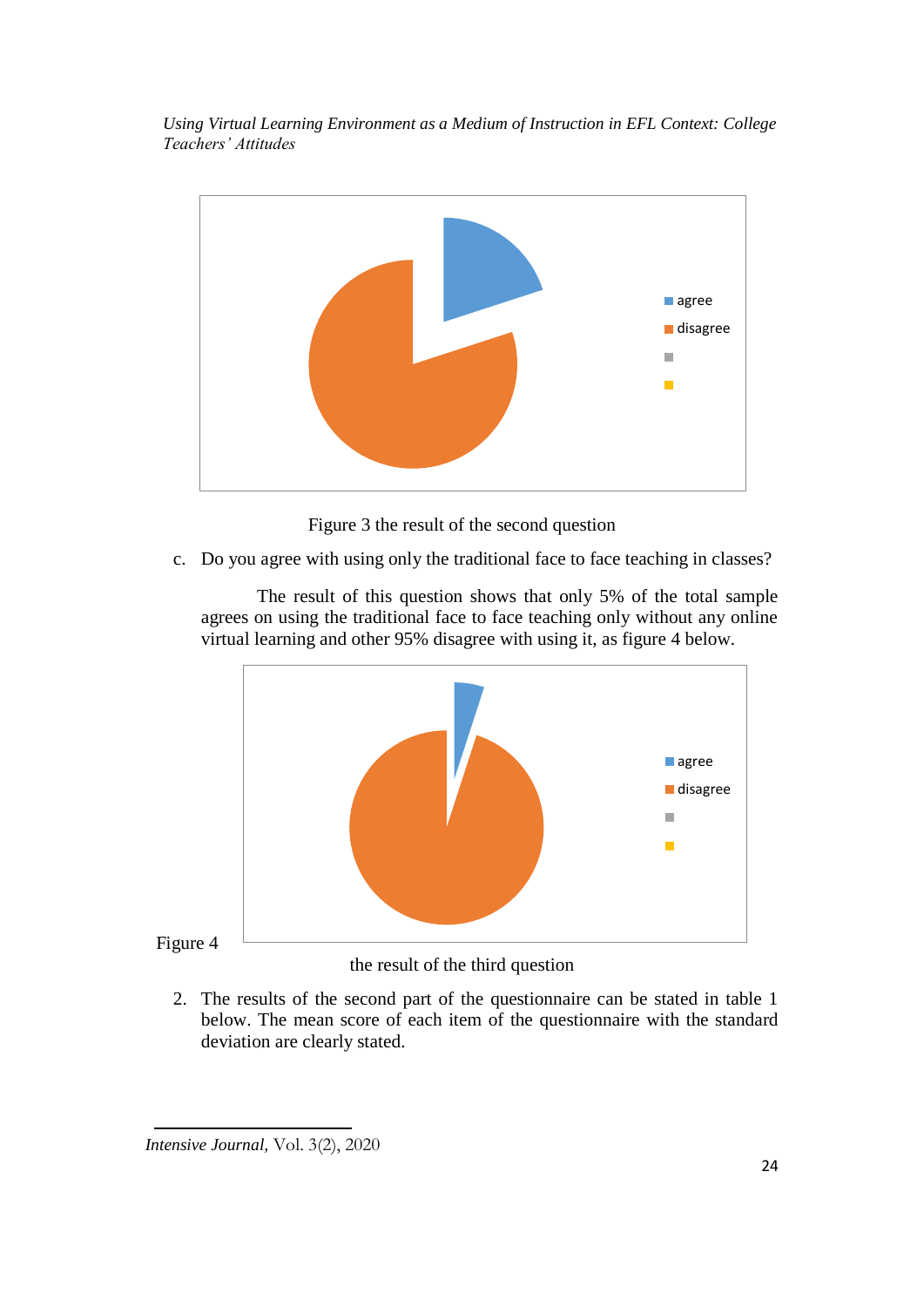| <b>Items</b>                                              | S.D  | mean        |
|-----------------------------------------------------------|------|-------------|
| 1. VLE is suitable to Iraqi context of education.         | 0.90 | 3.90        |
| 2. I think that my students will welcome the idea of      | 0.97 | 3.95        |
| applying VLE.                                             |      |             |
| 3. My skills and abilities, as a teacher, are appropriate | 1.11 | 3.27        |
| to use VLE.                                               |      |             |
| 4. My students' level of understanding will be affected   | 0.98 | 3.95        |
| positively by using VLE.                                  |      |             |
| 5. Time, efforts and facilities in my institution are     | 1.21 | <b>3.30</b> |
| qualified to use VLE.                                     |      |             |
| 6. The use of VLE can help to promote autonomy            | 1.05 | 4.08        |
| among students.                                           |      |             |
| 7. The use of VLE can enhance students' experience of     | 1.20 | 3.40        |
| learning by opening new horizons to them.                 |      |             |
| 8. Using VLE in teaching can provide a good               | 1.15 | 3.34        |
| teaching<br>compensation to the<br>face-to-face           |      |             |
| environment.                                              |      |             |
| 9. The use of VLE can create favorable atmosphere of      | 0.98 | 3.97        |
| learning for students.                                    |      |             |
| 10. The use of VLE can keep the students-teachers         | 0.90 | 2.01        |
| rapport strong.                                           |      |             |

Table 1 the results of the questionnaire

#### **5. Discussion**

As the results of this study demonstrate, most college teachers in question (a) disagree to replace the current system of colleges by totally virtual environment. Most teachers, as stated by the results of question (b), agree on mixing both virtual learning and traditional face to face teaching as in blended form of learning. In question (c) 95 % of teachers disagree with using only traditional face to face teaching. These results revel that college teachers do not against using e-learning but to use it moderately according to the available possibilities in addition to use traditional face to face teaching.

The above results of the questionnaire clarified that Iraqi college teachers cannot accept to apply virtual learning in their institutions as a total version of learning. This may be due to many factors such as lacking of suitable updated equipment, teachers' experience and training, time, and facilities in colleges, the use of such system suits specific class of students, in addition to students' attitudes that may be hesitant to accept this kind of learning. The rapid decision of applying virtual learning in colleges show that many weaknesses needs to be dealt with urgently to gain the satisfaction for both teachers and students.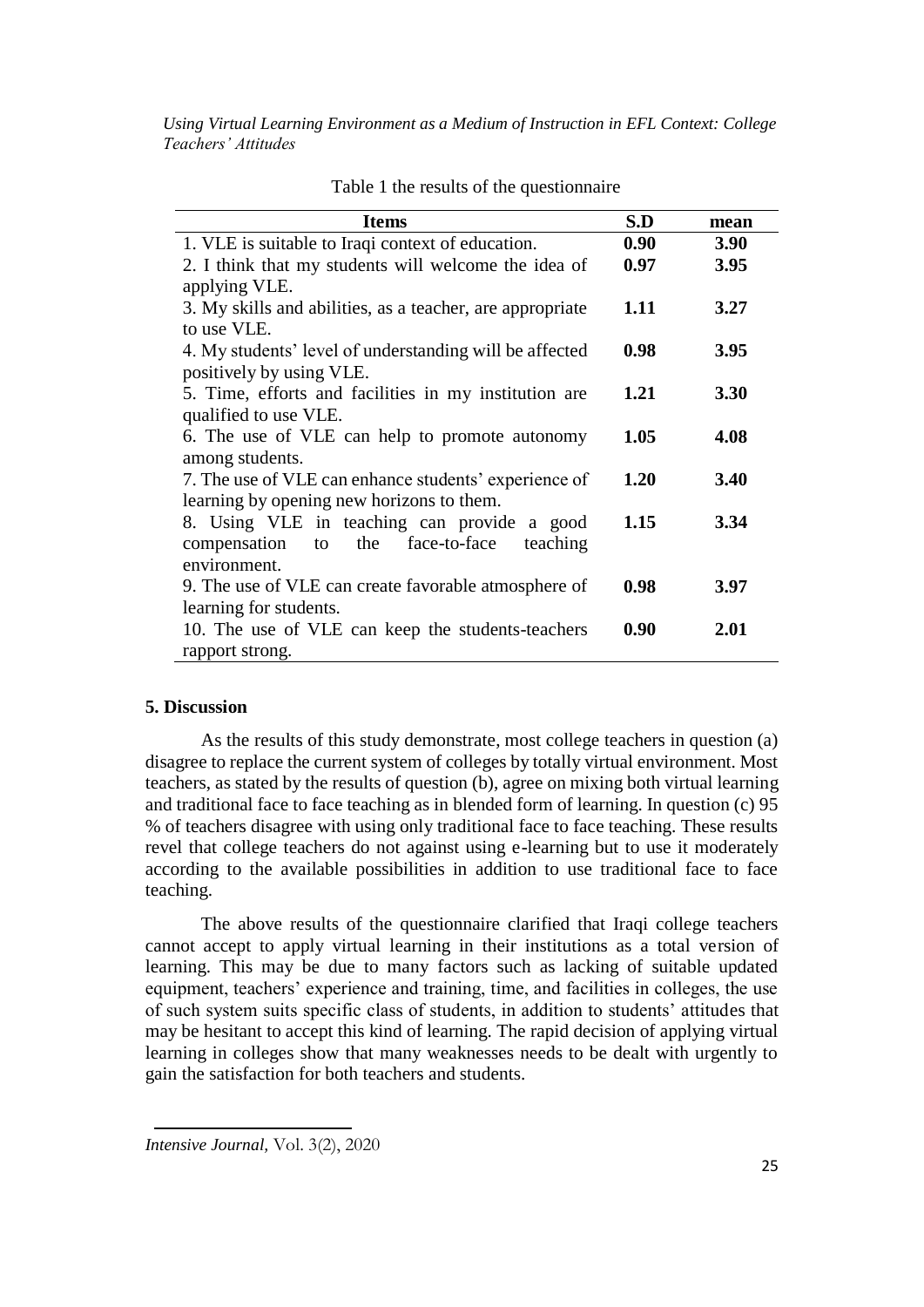The statistical results of the second part show that item number (6) which states that (The use of virtual learning environment can help to promote autonomy among students) gains higher mean score (4.08) and standard deviation (1.05) and the item number (10) which states that (The use of virtual learning environment can keep the students-teachers' rapport strong) gains the least mean (2.01) and standard deviation (0.90). These results clarify that students can show high degree of autonomy and independence in their e-learning and that the relationship of teachers and students was stronger in traditional teaching than in online virtual teaching.

## **6. Conclusions and Implications**

The main conclusion remarks of this study are focused on one essential point that Iraqi college teachers prefer using learning environment that mix between traditional face to face teaching and e-learning (the blended learning), and they do not encourage using only virtual learning environment or totally face to face teaching.

It is worth mentioning that most Iraqi college teachers think that the use of virtual learning can enhance students' autonomy in learning but it may effects negatively on their relationship with their teachers.

The difficulty of applying such innovative way of learning may be due to many factors such as the lack of facilities in the educational foundations and the lack of trained staff. As a result, it is recommended widely to use blended learning which represent a mix of the better of the two systems, the traditional and the virtual. It is also recommended that teachers must gain periodical training courses about the online platforms and its applications in teaching and in assessment. Teachers' and studentteachers 'capabilities needs to be developed periodically beginning from the practicum time which is the starting point of each teacher as stated by Al-Bahadli (2014).

## **References**

- Al-Bahadli, K. H. (2014). The impact of a suggested practicum programme for Iraqi EFL university student-teachers on their teaching performance. Universit of Baghdad. Unpublished Thesis.
- Ali, J. K. M. & Bin-Hady, W. R. A. (2019). A study of EFL students' attitudes, motivation, and anxiety toards Whatsapp as a language learning tool. *Arab World English Journal (AWEJ) S*pecial Issue on CALL Number (5). 289- 298

DOI:<https://dx.doi.org/10.24093/awej/call5.19>

Al-Obaydi, L. H. (2019). Teaching and Learning English in EFL Context: Blended Learning is the Choice. *Inspire*. Retrieved from [https://inspire.jpik.com/teaching-and-learning-english-in-efl-context](https://inspire.jpik.com/teaching-and-learning-english-in-efl-context-blended-learning-is-the-choice/)[blended-learning-is-the-choice/](https://inspire.jpik.com/teaching-and-learning-english-in-efl-context-blended-learning-is-the-choice/)

*Intensive Journal,* Vol. 3(2), 2020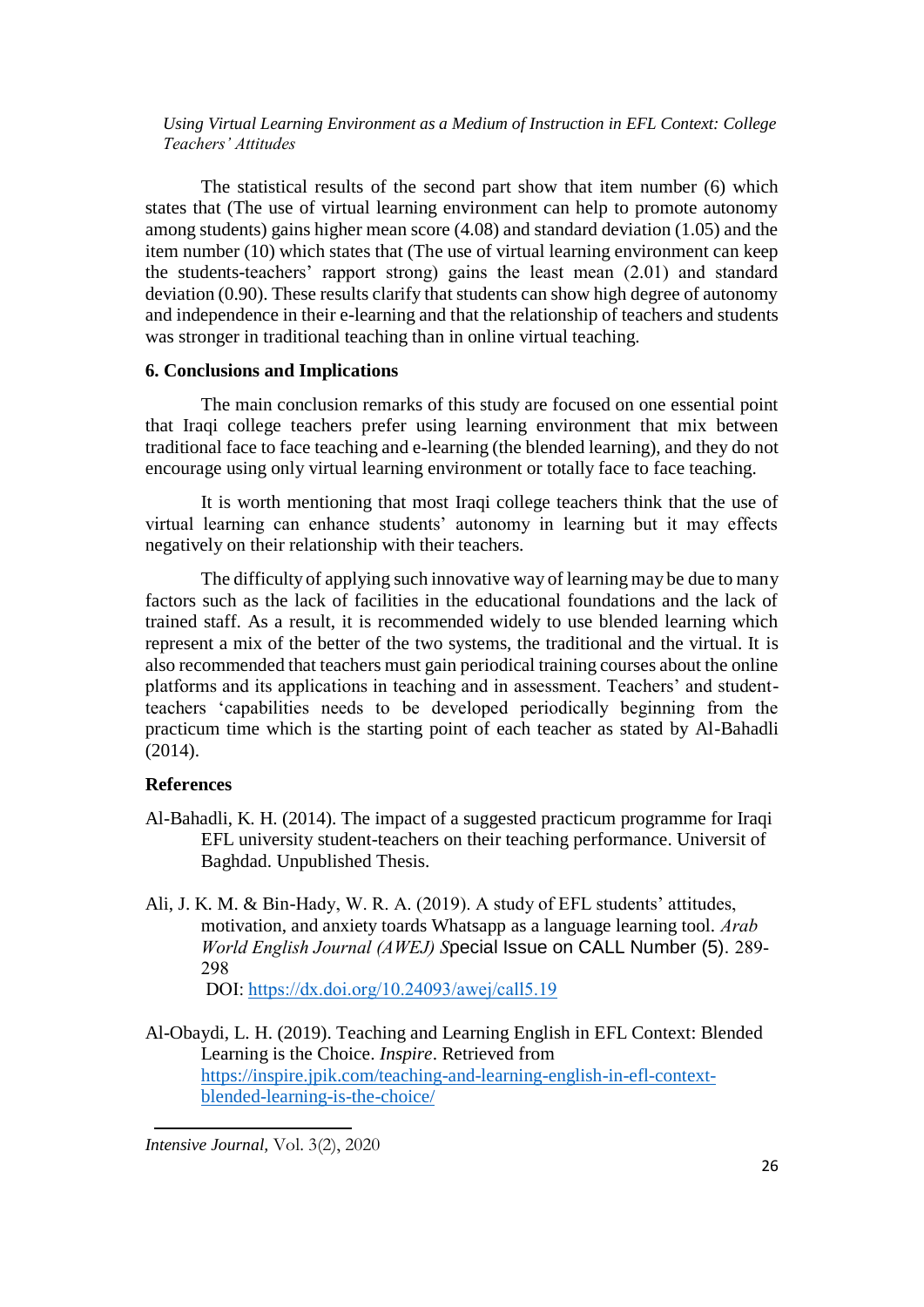- Al-Obaydi, L. H. (2017). The Impact of Using Power point Presentation on EFL Students' Attendance, Achievement, and Engagement. *Journal of the Colloge of Languages.* University of Baghdad. Issue 35. Pages: 39-61.
- Alves, P., Miranda, L. & Morais, C. (2017). The Influence of Virtual Learning Environments in Students' Performance. *Universal Journal of Educational Research* 5(3): 517-527, 2017
- Bennett, S. & Lockyer, L. (2004). Becoming an Online Teacher: Adapting to a Changed Environment for Teaching and Learning in Higher Education. Educational Media International, 41 (3), 231-244.
- Barker, A. (2003). Faculty development for teaching online: Educational and technological issues. The Journal of Continuing Education in Nursing, 34(6). Retrieved from http://digitalcommons.sacredheart.edu/cgi/viewcontent.cgi?article=1016&co ntext=nurs\_f ac
- Black EW, Dawson K and Priem J (2008) Data for free: Using LMS activity logs to measure community in online courses. *The Internet and Higher Education* 11(11): 65–70.
- Chizmar, J. F., & Williams, D. B. (2001, Spring). What do faculty want? Educause. Retrieved form<http://www.educause.edu/ir/library/pdf/eqm0112.pdf>
- Davis, F. D. (1989), Perceived usefulness, perceived ease of use, and user acceptance of information technology, *MIS Quarterly*, **13** (3): 319– 340, [doi](https://en.wikipedia.org/wiki/Doi_(identifier))[:10.2307/249008,](https://doi.org/10.2307%2F249008) [JSTOR](https://en.wikipedia.org/wiki/JSTOR_(identifier)) [249008](https://www.jstor.org/stable/249008)
- Davis, F., Bagozzi, R., & Warshaw, R. (1989). User Acceptance of Computer Technology: A Comparison of Two Theoretical Models. Management Science, Volume 35, 1989, pp. 982-1003.
- Espinoza, C. (2012). Millennial values and boundaries in the classroom. New Directions For Teaching and Learning, (131), 29–41. doi: 10.1002/tl.20025
- Ibrahim, A. H. (2020). A Socio-Linguistic Analysis of Impoliteness in Political Tweets. *International Journal of Innovation, Creativity and Change*. 11(1) , 64-79.
- Ivanova, E.& Doncheva, J.(2018).*The efficiency in training and knowledge development to students by integrating the information and communication technologies in the lesson of 'Around the world'*. New Trends and Issues Proceedings on Humanities and Social Sciences.[Online]. 5(5), pp 85–90. Available from: [www.prosoc.eu](http://www.prosoc.eu/)

*Intensive Journal,* Vol. 3(2), 2020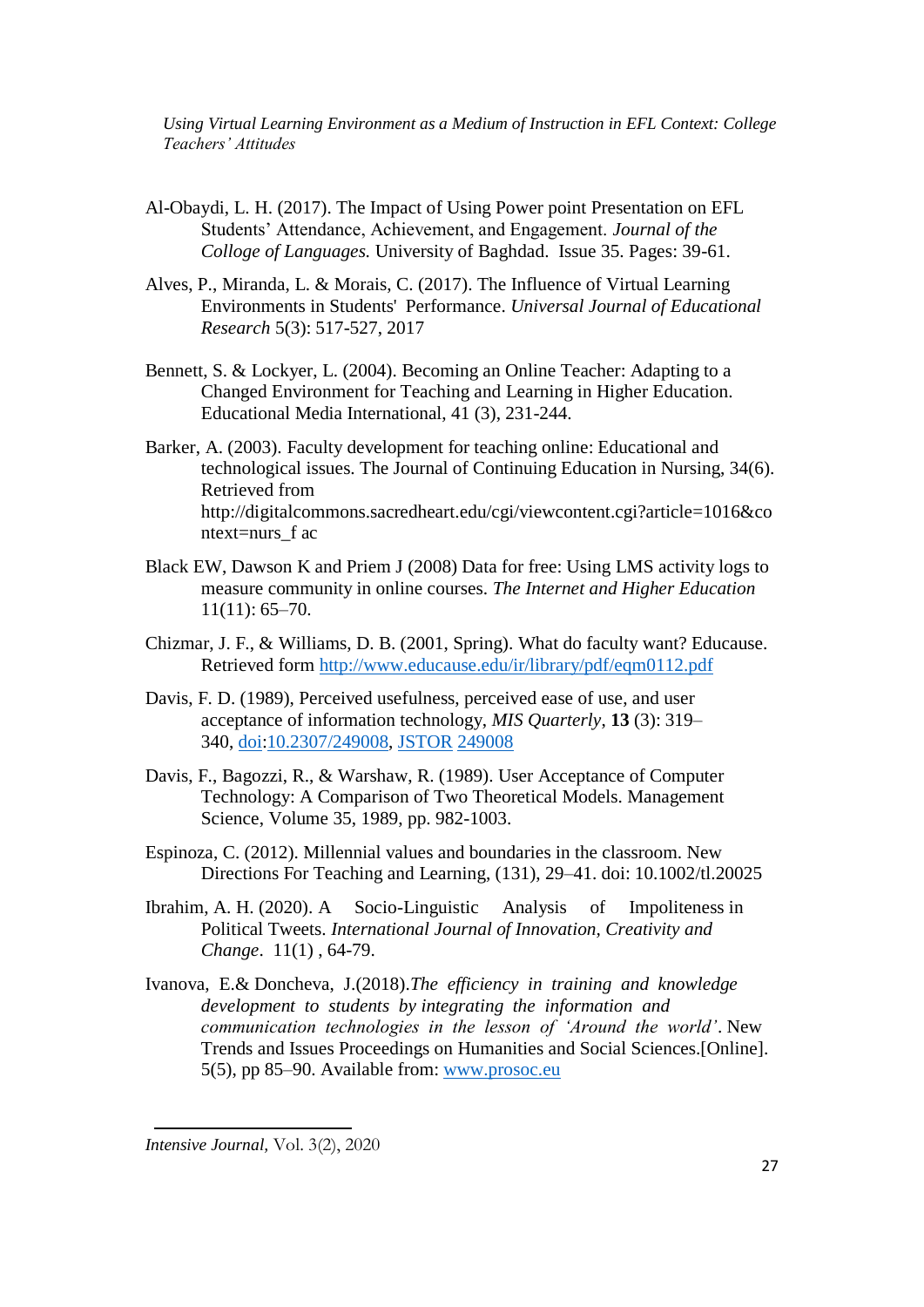- King, K. P. (2004). Both sides now: Examining transformative learning and professional development. Innovative Higher Education, 29(2), 155–174. doi: 10.1023/b:ihie.0000048796.60390.5f
- Lee, Y., Kozar, K. A. & Larsen, K. R. T. (2003). The Technology Acceptance Model: Past, Present, and Future. Communications of the Association for Information Systems, 12 (50), 752-780.
- Liu, J. (2013). E-learning in English classroom: Investigating factors impacting on ESL (English as Second Language) college students' acceptance and use of the Modular Object-Oriented Dynamic Learning Environment (Moodle). Iowa State University Capstones, Theses and Dissertations.
- Rouse, M. (2011). *Virtual Learning Environment (VLE) or Managed Learning Environment (MLE).* Retrieved September 30, 2013 fromhttp://whatis.techtarget.com/definition/virtual-learning-environment-VLE-or-managed-learning-environment-MLE
- Harmer, J. (2007) *The Practice of English Language Teaching*. Essex: Pearson Education
- Harmer, J. (2012). *Essential Teacher Knowledge*. Essex: Pearson Education
- Saeed, Y. B. (2015). The Effect of Using Computer Technology on English Language Teachers' Performance. *SUST Journal of Humanities*. Vol.16.No. 1
- Scrivener, J. (2011). *Learning Teaching*. Macmillan: Oxford.
- Stošić, L. (2015). The Importance of Educational Technology in Teaching. *International Journal of Cognitive Research in Science, Engineering and Education*Vol. 3, No.1, 2015.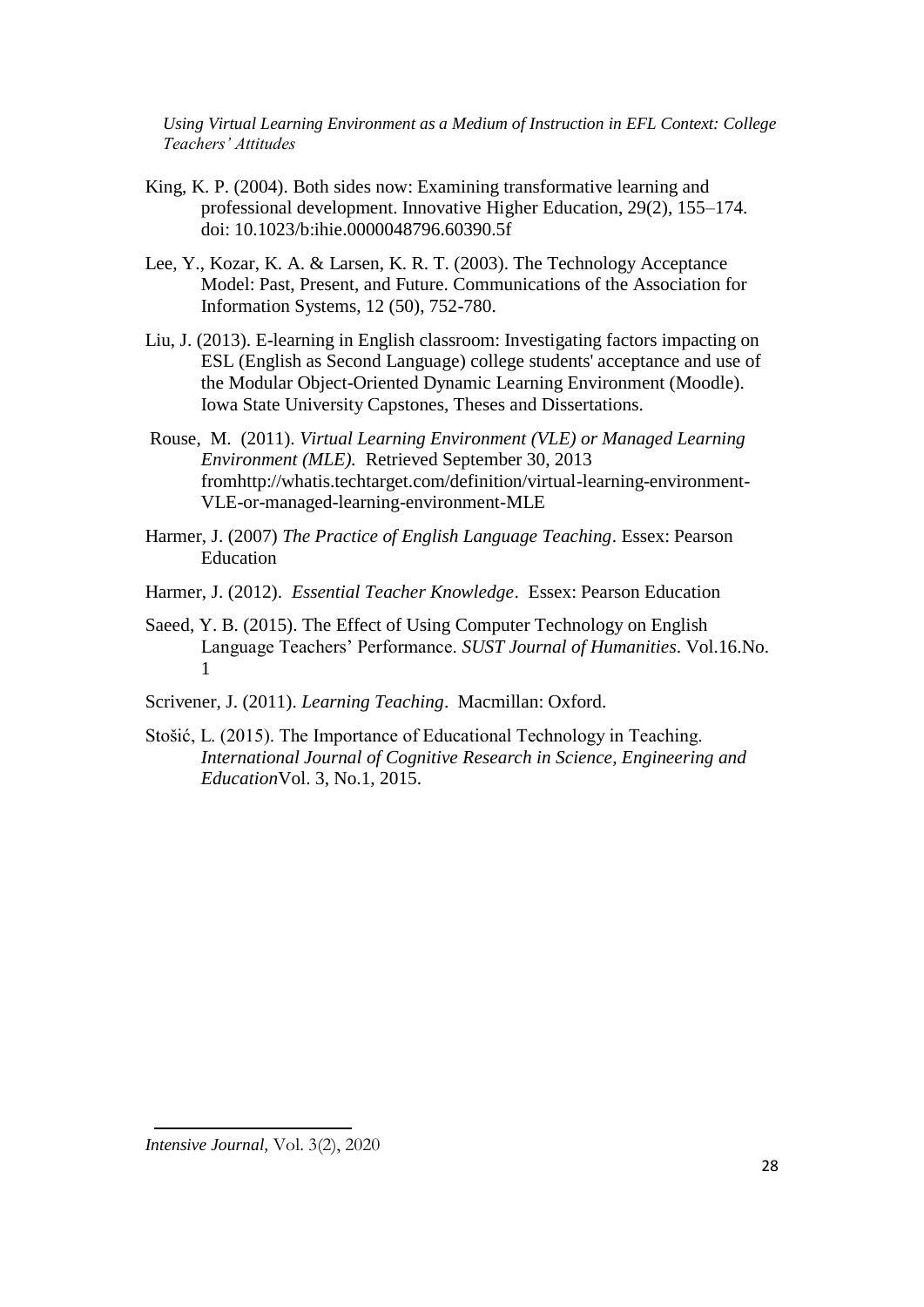#### Appendix (1)

# VLEQ (Virtual Learning Environment Questionnaire)

#### Teachers' Questionnaire

#### 1. Mention please:

a. Do you agree or disagree with total exchanging of the traditional face to face teaching by totally online virtual courses.

| rrac<br>۵Δ<br>.<br>$\cdots$<br>$\Delta$ <b>E</b><br>UW<br>້ |
|-------------------------------------------------------------|
|-------------------------------------------------------------|

b. Do you agree or disagree with mixing the traditional face to face teaching with online virtual courses.

c. Do you agree or disagree with using only the traditional face to face teaching in classes.

| $\lambda$<br>. .<br>--<br>- |
|-----------------------------|
|-----------------------------|

2. Select one of the following choices, please:

| Items                                     | Agree | Partially agree | Disagree |
|-------------------------------------------|-------|-----------------|----------|
| 1. VLE is suitable to Iraqi context of    |       |                 |          |
| education.                                |       |                 |          |
| 2. I think that my students will          |       |                 |          |
| welcome the idea of applying VLE.         |       |                 |          |
| 3. My skills and abilities, as a teacher, |       |                 |          |
| are appropriate to use VLE.               |       |                 |          |
| My students' level<br>4.<br><sub>of</sub> |       |                 |          |
| understanding will be affected            |       |                 |          |
| positively by using VLE.                  |       |                 |          |
| 5. Time, efforts and facilities in my     |       |                 |          |
| institution are qualified to use VLE.     |       |                 |          |
| 6. The use of VLE can help to             |       |                 |          |
| promote autonomy among students.          |       |                 |          |
| 7. The use of VLE can enhance             |       |                 |          |
| students' experience of learning by       |       |                 |          |
| opening new horizons to them.             |       |                 |          |
| 8. Using VLE in teaching can provide      |       |                 |          |
| a good compensation to the face-to-       |       |                 |          |
| face teaching environment.                |       |                 |          |
|                                           |       |                 |          |